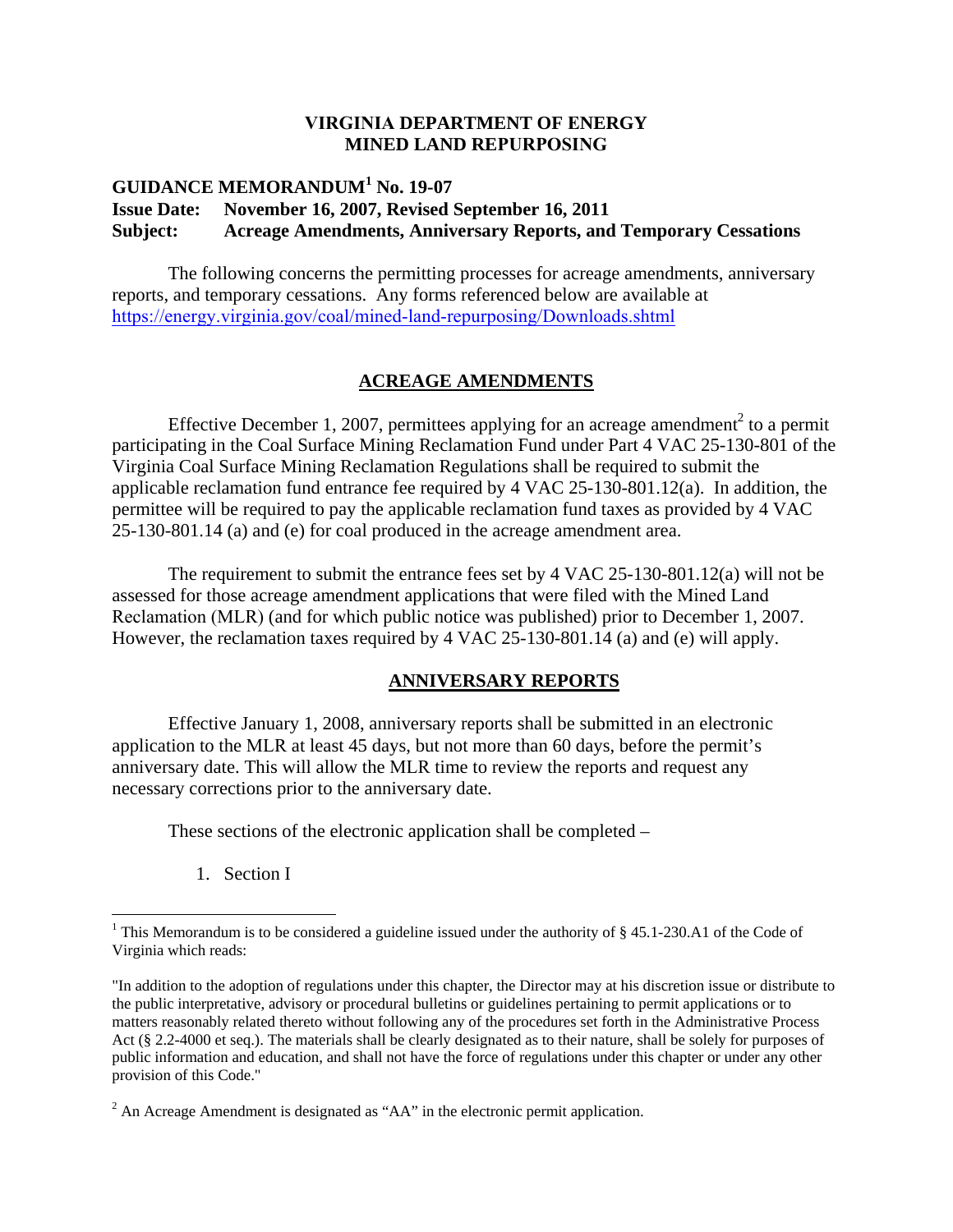#### **GUIDANCE MEMORANDUM No. 19-07**

**Issue Date:** November 16, 2007 Revised: September 16, 2011 Subject: Acreage Amendments, Anniversary Reports, and Temporary Cessations Page 2 of 5

- 2. Section II
- 3. Section III
- 4. Section VII (make the necessary acreage changes if corrections are required)
- 5. Section IX (attach the electronic copy of the seeding report<sup>3</sup> in Item 9.4)
- 6. Section XVII (if the haulroad construction and design needs to be addressed per Guidance Memorandum  $10-05^4$ )
- 7. Section XIX (if changes in the bonding plan are required due to acreage corrections)
- 8. Section XXI
	- attach completed forms DMLR-PT-034D in Item #21.1
	- attach completed DMLR-PT-028 in Item #21.1
	- attach the annual impoundment/pond certifications in Item #21.1
	- attach a pdf version of the Anniversary Map in Item #21.2
	- attach a pdf version of the signed and certified Anniversary Map legend (DMLR-PT-017) in Item # 21.4
	- attach a dwg version of the Anniversary Map Item  $#21.5$ )<sup>5</sup>

# **Anniversary Maps**

Except for the exclusions noted below, an anniversary map shall be included with the anniversary report submitted to MLR. The map shall:

- 1) Be submitted at a scale of  $1" = 400"$
- 2) Include a completed map legend (DMLR-PT-017) with appropriate information that corresponds with the anniversary report (DMLR-PT-028) (including the "*Since Permit Issuance*" data).
- 3) Is color coded per the map legend (DMLR-PT-017) to reflect actual field conditions at the time the report is prepared.
- 4) Provide the "*Linear and Square Feet of Highwall Eliminated*" for remining areas, if applicable and in the corresponding fields on the map legend (DMLR-PT-017).
- 5) Reflect any changes in the permit boundary since the last approved permitting action.
- 6) Acreages for ponds should be calculated as disturbed acres until the respective pond area has been reclaimed and vegetated.

# **Exclusions**

1) An annual extent of underground mine works map will not be required for MLR.

<sup>&</sup>lt;sup>3</sup> Seeding Report – DMLR-PT-011

<sup>&</sup>lt;sup>4</sup> https://energy.virginia.gov/coal/mined-land-repurposing/Downloads.shtml

 $5 \text{ Refer to the Electronic Permitting Application Guide for detailed instructions.}$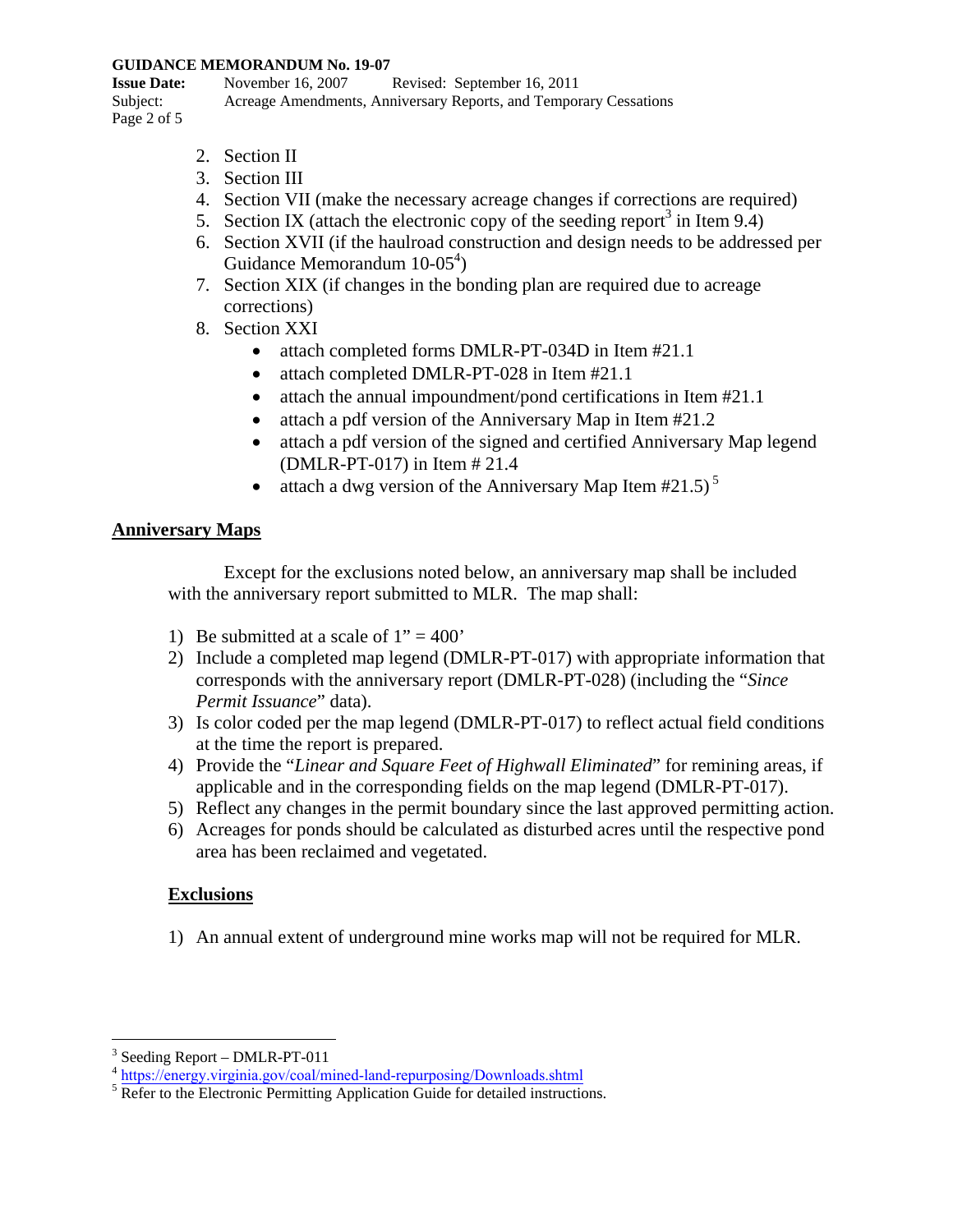#### **GUIDANCE MEMORANDUM No. 19-07**

**Issue Date:** November 16, 2007 Revised: September 16, 2011 Subject: Acreage Amendments, Anniversary Reports, and Temporary Cessations Page 3 of 5

#### **Primary Road Requirements**

In reviewing the anniversary material, the Inspector will determine if there have been any changes in the primary roads since the last anniversary, renewal, or other permitting action (see Guidance Memorandum  $#10-05^6$ ). If the Inspector determines there has been a change in the primary road designations, an update will be required. The Inspector will instruct the permittee to submit the updated haulroad information (i.e., map, plans, and as-built certification) as attachments in the proper section of the anniversary report application. Upon submittal, the revision application *will be reviewed in accordance with MLR permit review procedures.*

#### **Certifications**

- 1) Annual Impoundment/pond certification shall be submitted with the Anniversary Report a scanned copy of the signed and certified Annual Impoundment Certification should be attached in Item #21.1 unless the Certification is certified using the IdenTrust digital signature. If an IdenTrust digital signature is utilized, the digitally signed copy should be attached in Item #21.1. (See Guidance Memorandum #21-07) The completions of construction for impoundment / ponds are to be submitted thru the inspector to BSG when they are due.
- 2) Haulroads See above regarding primary roads.

#### **Seeding Reports**

If seeding has been conducted or trees planted since the last anniversary report or renewal, a seeding report (**DMLR-PT-011**) shall be completed and submitted with the anniversary map and report. The acreages noted on the seeding report should correspond with those listed on the anniversary report, map, and map legend. A scanned copy of the seeding report should be attached in Item #9.4, unless the seeding report is signed using the IdenTrust digital signature. If an IdenTrust digital signature is utilized, the digitally signed copy should be attached in Item #9.4. (See Guidance Memorandum #21-07)

# **MLR Review**

The field Inspector will review and initial the anniversary report and certifications prior to submittal to MLR's office.

 $6$  Should you have any questions regarding road classifications, please contact MLR's Services Manager at (276) 523-8197.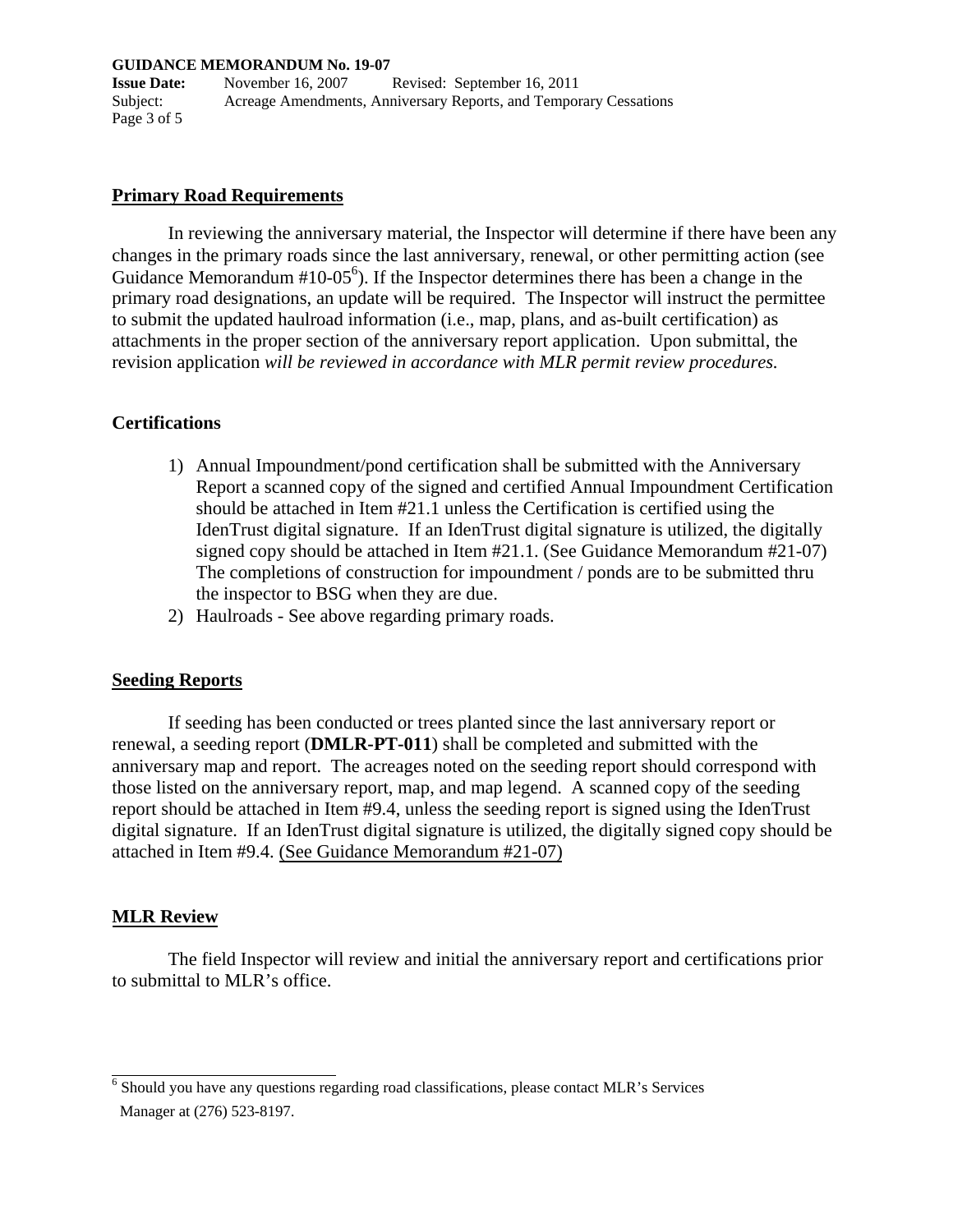#### **GUIDANCE MEMORANDUM No. 19-07**

**Issue Date:** November 16, 2007 Revised: September 16, 2011 Subject: Acreage Amendments, Anniversary Reports, and Temporary Cessations Page 4 of 5

In the event the Inspector determines a discrepancy exists concerning the anniversary materials and the actual field conditions, the Inspector will require the permittee to correct the information prior to submitting the materials to the MLR's Big Stone Gap office.

Once received by the MLR office, the anniversary materials will be routed to the Permit Review Specialist and Engineering Technician for detailed review.

# **Anniversary Fees<sup>7</sup>**

Upon approval of the anniversary report, the MLR will notify the permittee by certified mail of the required anniversary fees. The fees will be in the amount of \$13.00 per acre multiplied by the total number of acres disturbed since permit issuance, or portion thereof (e.g. 25.10 acres = 26 acres rounded up X  $$13.00 = $338.00$ ). Payment shall be submitted to the MLR by cash, check, or money order. A check or money order should be made payable to the "Treasurer of Virginia."

#### **TEMPORARY CESSATIONS**

Effective immediately, the MLR will discontinue reviewing and approving temporary cessation requests and applications for areas that have been in temporary cessation status for an extensive period of time.

The maximum period that the MLR will grant for a temporary cessation request is 2 ½ years. This includes permits which have active mining operations and area(s) in temporary cessation. The permittee may submit a request to the MLR to extend the temporary cessation status for an additional period up to 2 ½ years, not to exceed the permit's expiration date. The request must include detailed justification as to why an extension is warranted and should be granted by the MLR. Upon completion of review by the MLR the permittee will be notified of approval or denial of the extension request.

If the MLR determines the permittee has provided adequate justification for an extension for a permit that has been in temporary cessation for a period of 10 years or more, the permittee shall be required to bring the entire permit into the electronic permitting format and update the permit to reflect any changes in Coal Surface Mining Reclamation Regulations or other standards required by the MLR.

If an extension of temporary cessation is not granted, the permittee shall activate coal surface mining operations at the temporary cessation area(s) or expeditiously initiate reclamation of the subject area(s) prior to the expiration date of the temporary cessation status. The required reclamation shall be performed in accordance with the permit's approved reclamation plan.

<sup>&</sup>lt;sup>7</sup> See Guidance Memorandum #6-03, Permit Fees, issued May 12, 2003.